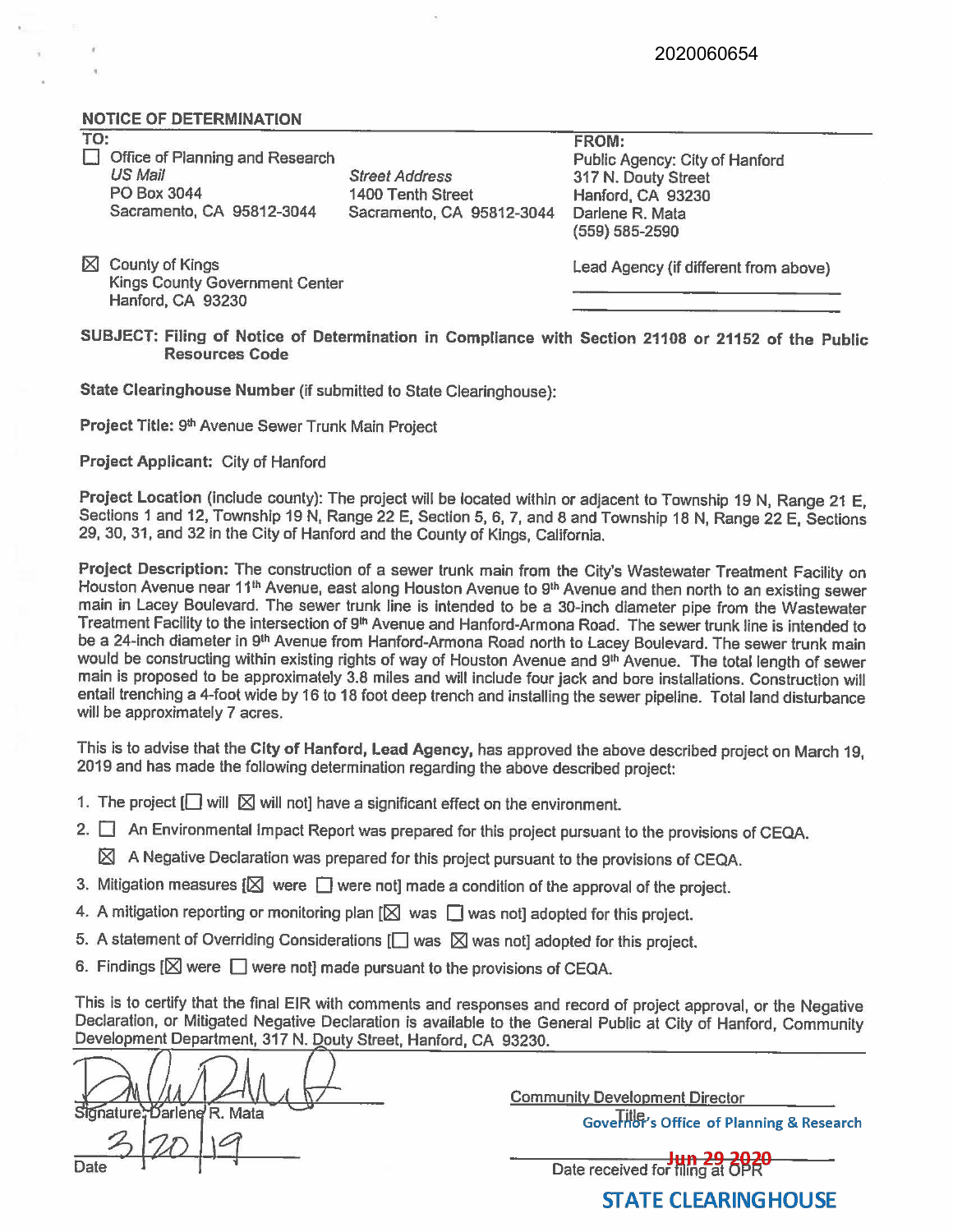|                                                                     | <b>Kings County Planning and Inspections</b><br><b>Receipt of Fees</b> |                      |             |             |                    |          |               |  |  |
|---------------------------------------------------------------------|------------------------------------------------------------------------|----------------------|-------------|-------------|--------------------|----------|---------------|--|--|
| <b>Building Permit:</b>                                             |                                                                        |                      |             |             |                    |          |               |  |  |
| <b>Planning Permit:</b>                                             | <b>NOD</b>                                                             |                      |             |             |                    |          |               |  |  |
| <b>Receipt Number:</b>                                              | 2023974                                                                | <b>Receipt Date:</b> |             | 4/25/2019   |                    |          |               |  |  |
| <b>Check Or Cash 1:</b>                                             | <b>CH</b>                                                              | <b>Check Number:</b> |             | 133490      | Amount:            | 2,354.75 |               |  |  |
| Check Or Cash 2:                                                    |                                                                        | <b>Check Number:</b> |             |             | Amount:            | 0.00     |               |  |  |
| Check Or Cash 3:                                                    |                                                                        | <b>Check Number:</b> |             |             | Amount:            | 0.00     |               |  |  |
| <b>Received From:</b><br>City of Hanford - NOD 9th Ave Sewer-Truck- |                                                                        |                      |             |             |                    |          |               |  |  |
| <b>Received By:</b>                                                 |                                                                        |                      |             |             |                    |          |               |  |  |
| <b>DESCRIPTION</b>                                                  |                                                                        |                      | <b>Fund</b> | <b>Dept</b> | <b>Acct Number</b> |          | <b>AMOUNT</b> |  |  |
| DFG ENV DOC FILING FEE                                              |                                                                        |                      | 3500        |             | 51050138           |          | 2,354.75      |  |  |
|                                                                     |                                                                        |                      |             |             | <b>Amount Paid</b> |          | 2,354.75      |  |  |